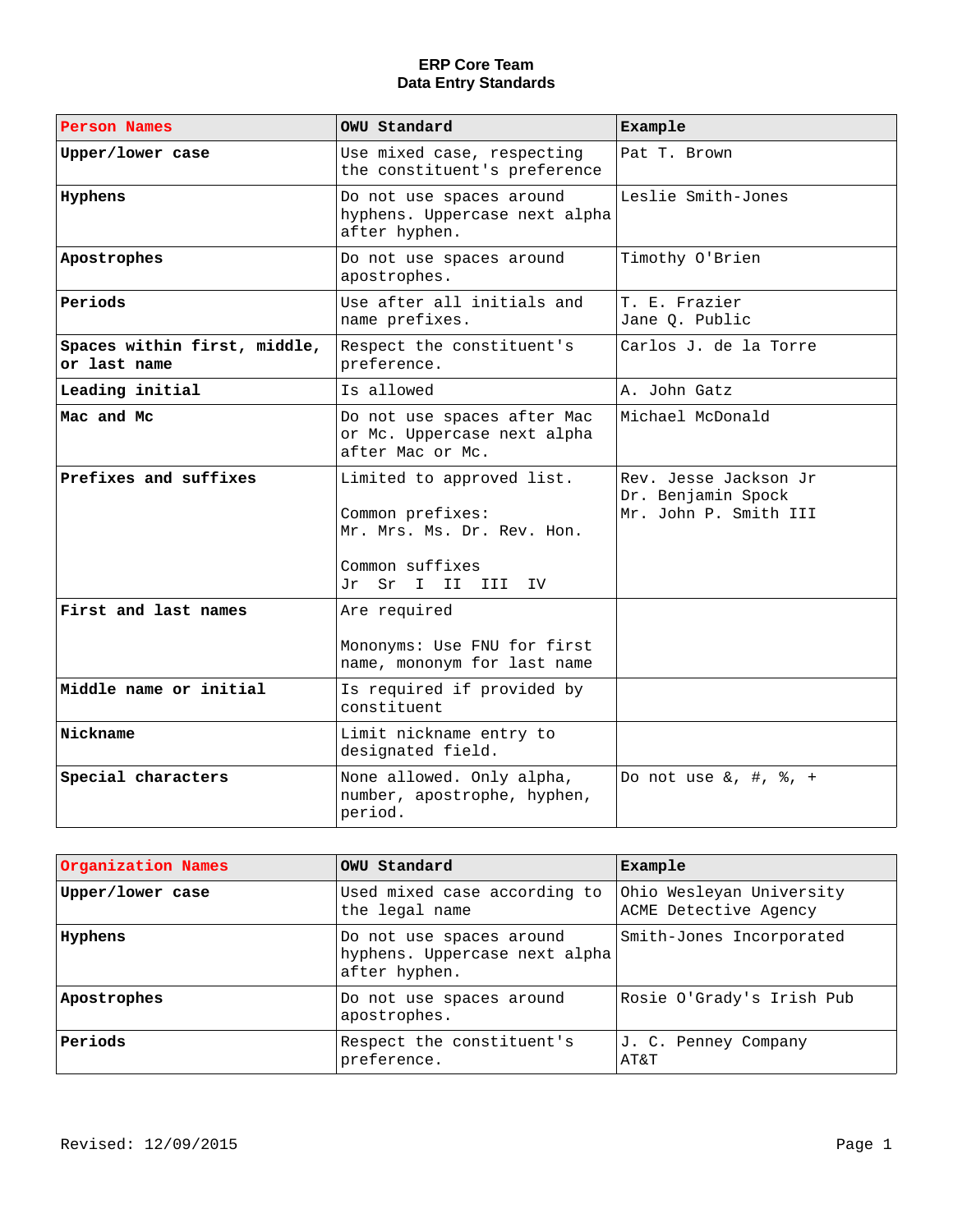| <b>Organization Names</b>     | <b>OWU Standard</b>                                                                                                                                              | Example                       |
|-------------------------------|------------------------------------------------------------------------------------------------------------------------------------------------------------------|-------------------------------|
| Leading articles (like "The") | Keep leading articles for the The Mean Bean<br>main Name field. Leave off<br>leading articles for the Sort<br>Name field, if any.                                |                               |
| <b>Ampersand</b>              | Only use if part of<br>organization's legal name.<br>Otherwise use "and".                                                                                        | AT&T<br>Arnold and Porter LLP |
| <b>Acronyms</b>               | Use if part of organization's TCBY Systems LLC<br>legal name. Otherwise spell<br>the name out and add acronym<br>to alias or alternate name<br>fields as needed. |                               |
| Abbreviations                 | Allowed, but do not use<br>period after abbreviation.                                                                                                            | ACME Book Corp                |

| <b>Addresses</b>                              | <b>OWU Standard</b>                                                                                                                                                      | Example                                                                              |
|-----------------------------------------------|--------------------------------------------------------------------------------------------------------------------------------------------------------------------------|--------------------------------------------------------------------------------------|
| Upper/lower case                              | Use mixed case.                                                                                                                                                          | 123 Center St<br>Marion OH 43301                                                     |
| Relative location of address<br>block lines   | Use this arrangement:<br>Attn line (if any)<br>Recipient line<br>Delivery lines<br>Last line<br>where "Last line" contains<br>city, state, country, postal<br>code, etc. | Attn Jane Roe<br>ACME Book Corp<br>Ste 516<br>123 N Sandusky St<br>Delaware OH 43015 |
| PO Box                                        | Uppercase P and O with no<br>periods or spaces. Capitalize<br>"Box". Use one space between<br>each of "PO", "Box", and the<br>box number.                                | PO Box 534                                                                           |
| Dual PO Box and street<br>address             | Use either a PO Box address<br>or a street address, not<br>both. Enter the alternate one Washington DC 20066<br>as an alternate address.                                 | William Brown<br>PO Box 7651                                                         |
| <b>Commas</b>                                 | Do not use commas.                                                                                                                                                       |                                                                                      |
| ZIP versus ZIP+4                              | Enter plus 4 if known.<br>Separate ZIP and plus 4 with $ 543$ Green Acres Rd<br>a hyphen if your system<br>allows.                                                       | Arnold Ziffle<br>Pendleton KY 40055-0001                                             |
| Use of country for domestic<br>(US) addresses | Enter United States for<br>domestic addresses.                                                                                                                           |                                                                                      |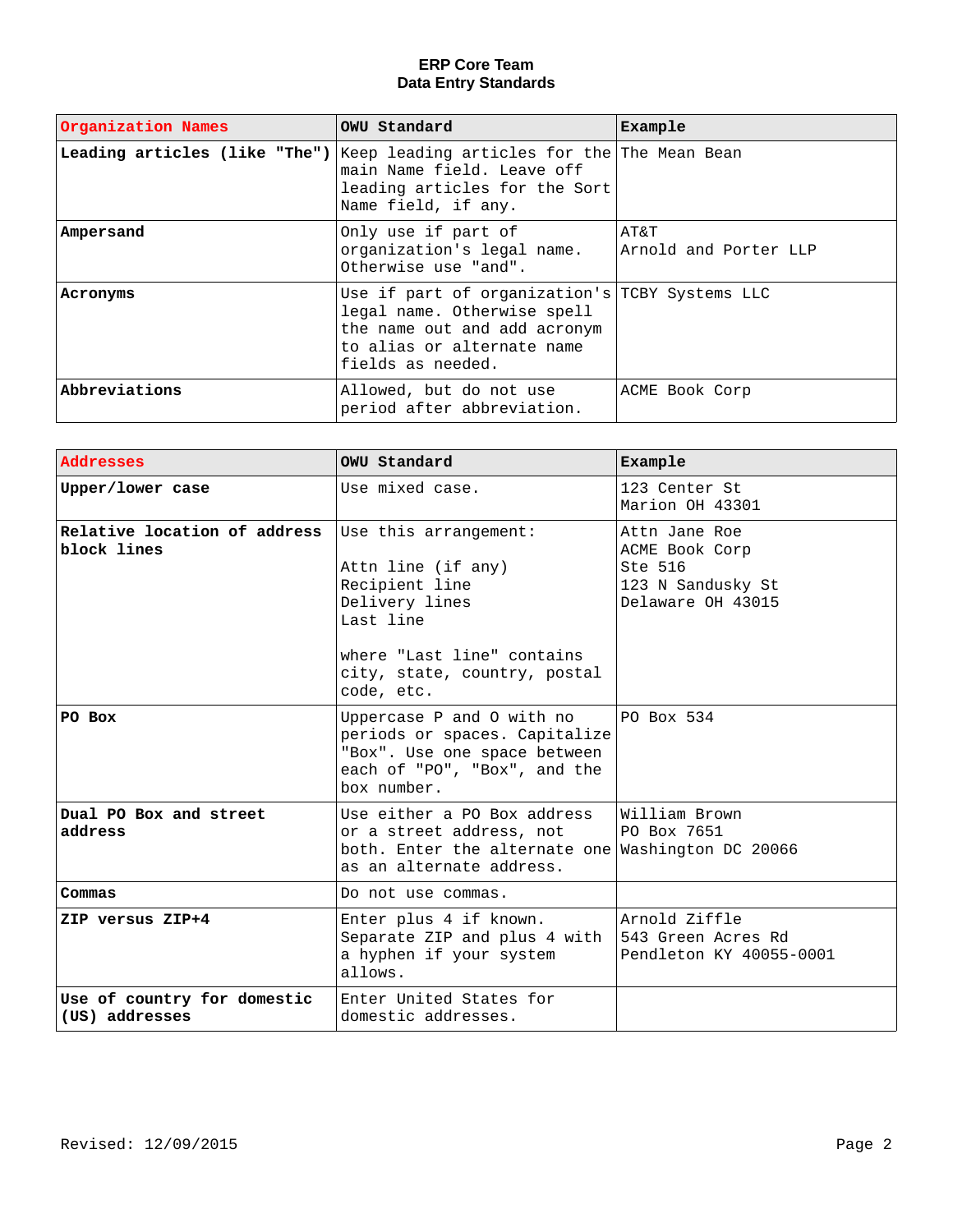| <b>Addresses</b>                               | <b>OWU Standard</b>                                                                                                                                                                                    | <b>Example</b>                                         |
|------------------------------------------------|--------------------------------------------------------------------------------------------------------------------------------------------------------------------------------------------------------|--------------------------------------------------------|
| Street type abbreviations                      | Use abbreviations. Do not use $123$ N Sandusky St<br>periods after abbreviations.<br>Common abbreviations:<br>St Rd Ave Pl Cir Blvd                                                                    |                                                        |
| Numeric street names                           | Abbreviate 1st, 3rd, etc.                                                                                                                                                                              | 234 N 3rd St                                           |
| <b>Fractions</b>                               | Use slashes in fractions.                                                                                                                                                                              | 456 1/2 W Broad St                                     |
| Periods                                        | Do not use periods in street<br>addresses.                                                                                                                                                             | $ 116 N$ 3rd St                                        |
| <b>RR/CR versus Rural</b><br>Route/County Road | Abbreviate these words.                                                                                                                                                                                | RR 123 Box 987                                         |
| Secondary unit descriptors                     | Use abbreviations.<br>If possible put to right of<br>street address on the same<br>line. Otherwise put on the<br>line ABOVE the street<br>address.<br>Common abbreviations:<br>Apt Bldg Dept Ste<br>Rm | 123 Center St Apt 203<br>Dept L55<br>4123 Aveneda Blvd |

| <b>Campus Addresses</b>                                                  | OWU Standard                                                                                     | Example                                                                                                |
|--------------------------------------------------------------------------|--------------------------------------------------------------------------------------------------|--------------------------------------------------------------------------------------------------------|
| <b>Relative location of address</b> Use this arrangement:<br>block lines | Room Building<br>Department<br>Ohio Wesleyan University<br>61 S Sandusky St<br>Delaware OH 43015 | 136 Corns<br>Information Services<br>Ohio Wesleyan University<br>61 S Sandusky St<br>Delaware OH 43015 |

| <b>Phone Numbers</b> | <b>OWU Standard</b>                                                                                                                                                        | Example                                                                               |
|----------------------|----------------------------------------------------------------------------------------------------------------------------------------------------------------------------|---------------------------------------------------------------------------------------|
| Domestic (US) phone  | PowerCAMPUS: Enter the<br>complete phone number. Don't<br>skip the area code.<br>Use hyphens to separate the<br>three parts of a US phone<br>number if your system allows. | 740-368-3120                                                                          |
| International phone  | Always include country code<br>prefix.<br>Type a single string of<br>numbers without punctuation<br>or spaces.                                                             | For:<br>country code 86<br>area code 123<br>number 12345678<br>Type:<br>8612312345678 |